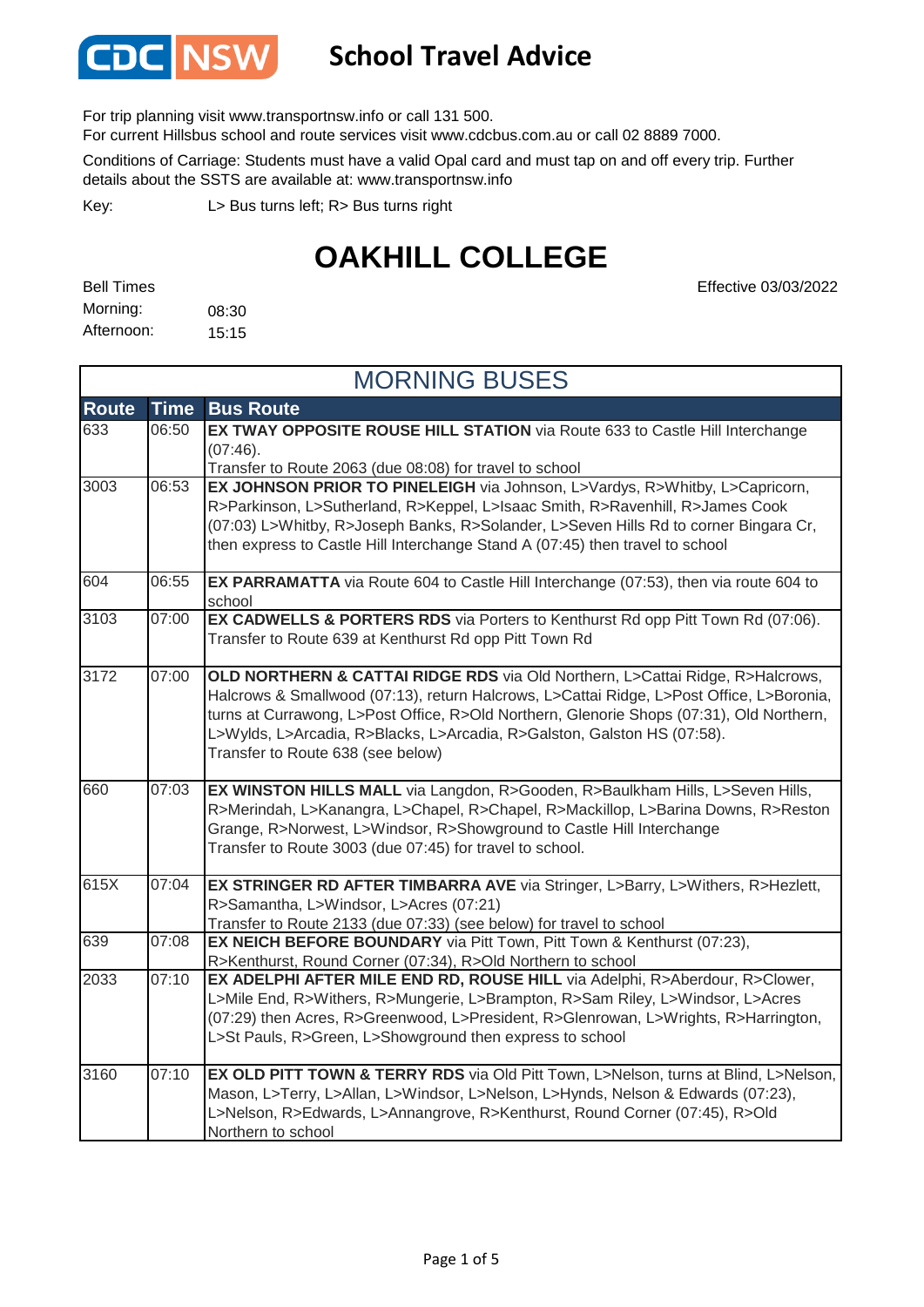# **CDC** NSW School Travel Advice

| <b>Route</b> | <b>Time</b> | <b>Bus Route</b>                                                                                                        |
|--------------|-------------|-------------------------------------------------------------------------------------------------------------------------|
| 3169         | 07:12       | EX MILE END & CLOWER via Mile End, L>Withers, R>Annangrove, L>Edwards,                                                  |
|              |             | L>Nelson, R>Hynds, R>Terry, Fontana, L>Bunyarra, L>Valletta, L>Old Pitt Town,                                           |
|              |             | R>Mason, L>Terry, L>Alan, L>Windsor, L>Nelson, Nelson & Edwards (07:42), R>Edwards,                                     |
|              |             | L>Annangrove, Annangrove PS (07:49), R>Kenthurst, Round Corner 08:03,                                                   |
|              |             | Transfer to Route 637 due 08:16 (see below)                                                                             |
| 603          | 07:12       | <b>EX PARRAMATTA</b> to Castle Hill Interchange (07:57), then via Old Northern to school                                |
| 3106         | 07:14       | EX BETTINGTON BEFORE KINGS PLACE via Bettington, Statham, R>North Rocks,                                                |
|              |             | L>Oakes, L>Aiken, R>Taylor, L>Highs, Blacks to Blacks Rd Terminus, return via Blacks,                                   |
|              |             | Highs, then L>Castle Hill, R>Old Northern to school                                                                     |
| 2041         | 07:15       | EX SEVEN HILLS STATION STAND A via Prospect Hwy, Seven Hills Rd, L>Solander,                                            |
|              |             | R>Joseph Banks, L>Seven Hills Rd, L>Chapel, L>Crestwood, L>Mackillop, R>Barina                                          |
|              |             | Downs (07:41), L>Windsor, R>Showground, L>Rowellan, L>Castle to Castle Hill HS, return                                  |
|              |             | Castle, L>Pennant, McMullen, R>Old Northern, R>Crane, R>Castle Hill Interchange Stand                                   |
|              |             | A (08:00), L>Old Northern to school                                                                                     |
| 635          | 07:15       | EX BEECROFT STATION via Wongala, Copeland, R>York, L>Hannah, L>Cardinal,                                                |
|              |             | R>Copeland, R>Pennant Hills, L>Aiken, R>Salina, R>Dehlsen, L>Oratava, R>Aiken,                                          |
|              |             | R>Taylor, L>Highs, Blacks, return Blacks, Highs, Coonara, L>Castle Hill, R>Bradfield,                                   |
|              |             | Cherrybrook Station (07:42).                                                                                            |
|              | 07:15       | Transfer to Sydney Metro to Castle Hill, then transfer to Route 2008 (due 08:17)                                        |
| 664          |             | EX ROUSE HILL STATION via Route 664 to Kellyville, Acres Rd (07:26).                                                    |
| 3102         | 07:19       | Transfer to Route 2033 (see above).<br>EX AIKEN RD AFTER PENNANT HILLS RD via Aiken, R>Taylors, L>Highs, Blacks, Blacks |
|              |             | Rd Terminus (07:29), Blacks, Highs, L>Highs, L>Castle Hill, R>Old Northern to school                                    |
|              |             |                                                                                                                         |
| 2021         | 07:25       | EX CHURCHILL DR & WINDSOR RD via Churchill, L>Voltaire, R>Lanhams, R>Nestor,                                            |
|              |             | L>Caroline Chisholm, R>Langdon (07:34), R>Gooden, R>Baulkham Hills Rd, L>Seven Hills                                    |
|              |             | Rd, R>Merindah, L>Windsor Rd, R>Parsonage, L>Middleton, R>Carrington,                                                   |
|              |             | R>Showground, R>Old Northern, L>Cecil, Terminus, L>Crane, R>Castle Hill Interchange                                     |
|              |             | Stand A (08:06) then via Old Northern Rd to school                                                                      |
| 638          | 07:27       | EX BEROWRA WATERS via Bay, R>Arcadia, R>Galston, L>Old Northern, Round Corner                                           |
|              |             | $(08:12)$ to school                                                                                                     |
| 2133         | 07:30       | EX ACRES RD KELLYVILLE via Acres, R>Greenwood, L>President, R>Glenrowan,                                                |
|              |             | L>Wrights, R>Harrington, L>St Pauls, R>Green, L>Showground, then express to school                                      |
|              |             |                                                                                                                         |
| 3140         | 07:30       | EX NEW LINE RD BEFORE VICTORIA RD via New Line, R>Cedarwood, L>Boundary,                                                |
|              |             | R>Francis Greenway, R>Macquarie, R>Shepherds, L>Purchase, R>New Line, L>Hastings,                                       |
|              | 07:32       | L>Old Northern to school                                                                                                |
| 660          |             | EX CASTLEWOOD DR BEFORE JASMINE WAY via Castlewood, R>Darcey, L>Crane,                                                  |
|              |             | R>Castle Hill Interchange Stand A (07:43).                                                                              |
| 2072         | 07:34       | Transfer to 2171 due 07:55 (see below)<br>EX JAMES MILEHAM DR AFTER SAMANTHA RILEY DR via James Mileham, L>Marella,     |
|              |             | Cattai Creek, R>Craigmore, R>Cattai Creek, R>Rosebery, L>Green, L>Wrights, R>Kings,                                     |
|              |             | Eric Cooper, L>Green, L>Showground, L>Gilbert, R>Tuckwell, R>Old Castle Hill, L>Old                                     |
|              |             | Castle Hill, L>Old Northern to school                                                                                   |
| 2170         | 07:35       | EX PARRAMATTA STATION via Argyle, L>Station, Smith, Wilde, L>Victoria, R>O'Connell,                                     |
|              |             | R>Barney, L>Church, Windsor, R>Old Northern, R>Cecil, Terminus, L>Crane, R>Castle Hill                                  |
|              |             | Interchange Stand A (08:17) then via L>Old Northern to Oakhill Bus Bay                                                  |
| 600          | 07:35       | <b>EX WINDSOR RD AFTER TORRS ST</b> via Route 600 to Castle Hill Interchange (07:50).                                   |
|              |             | Transfer to Route 2063 (due 08:08)                                                                                      |
| 603          | 07:35       | EX GLENHAVEN RD AFTER BANNERMAN RD via Glenhaven, R>Mills, L>Carinda,                                                   |
|              |             | L>Glenhaven, R>Old Glenhaven, L>Glenhaven, R>Evans, L>Grange, R>Greenbank via                                           |
|              |             | Greenbank Loop, R>Linksley, R>Ridgecrop, L>Gilbert, R>Old Northern to school                                            |
| 3132         | 07:39       | EX SHOPLANDS RD TERMINUS via Shoplands, R>Blue Gum, L>Annangrove,                                                       |
|              |             | Annangrove PS (07:49), Annangrove, R>Kenthurst to before Old Northern Rd (08:07).                                       |
|              |             | Walk to Old Northern Rd opp Stonelea Ct to transfer to Route 637 due 08:16 (see below)                                  |
|              |             |                                                                                                                         |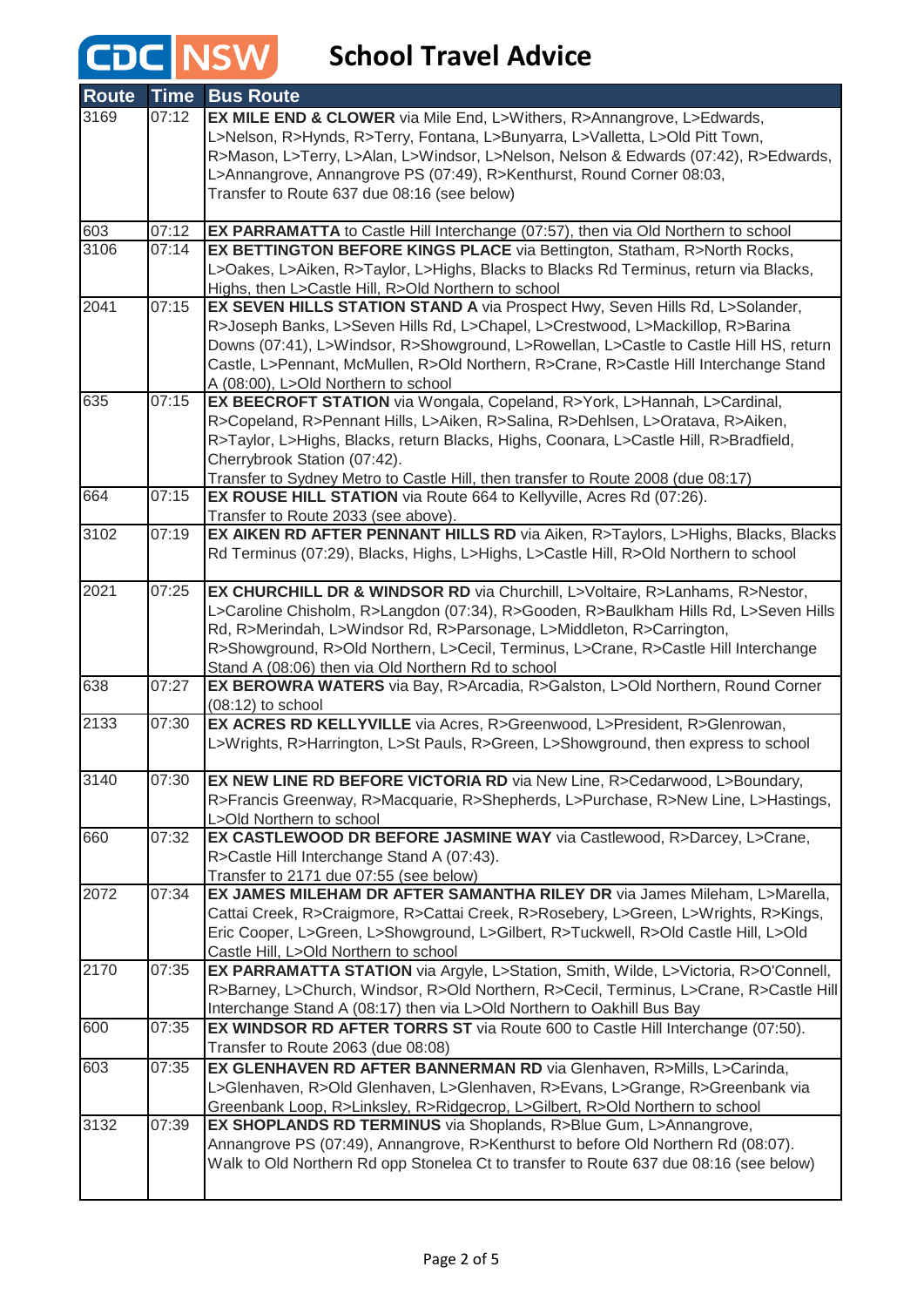## **CDC** NSW School Travel Advice

| <b>Route</b> | <b>Time</b> | <b>Bus Route</b>                                                                                                                                                                                                                                                                                                                                                                                                                                                                                                           |
|--------------|-------------|----------------------------------------------------------------------------------------------------------------------------------------------------------------------------------------------------------------------------------------------------------------------------------------------------------------------------------------------------------------------------------------------------------------------------------------------------------------------------------------------------------------------------|
| 3143         | 07:39       | EX CASTLEWOOD AFTER CRANE via via Castlewood, R>Darcey, L>Crane, L>Cecil,<br>R>Orange Grove, L>Crane, R>Terminus, L>Castle Hill Interchange Stand C (07:51),<br>L>Crane, R>Terminus, Cecil, L>Old Northern, R>Parsonage, L>Marie to Gilroy College<br>(07:58), return Marie, R>Parsonage, L>Old Northern, L>Showground, R>Rowallan,<br>L>Castle, to Castle Hill HS (08:06), then via Castle, L>Pennant, McMullen, R>Old Northern,<br>R>Crane, R>Castle Hill Interchange Stand A (08:15), L>Old Northern to opposite school |
| 3167         | 07:40       | EX EASTWOOD West Parade opposite station, then via Hillview, L>Terry, R>Marsden,<br>Mobbs Hill (07:48), R>Pennant Hills, Thompsons Corner (08:01), L>Castle Hill, R>Old<br>Northern to opposite school                                                                                                                                                                                                                                                                                                                     |
| 2052         | 07:45       | EX COOK ST AFTER WINDSOR RD via Cook, L>Cross, R>Cary, L>Munro, Edward,<br>R>Drayton, R>Excelsior, L>Woodhill, R>Gary, L>Church, R>Old Northern, to Castle Hill<br>Interchange Stand A, L>Old Northern Rd to school                                                                                                                                                                                                                                                                                                        |
| 3175         | 07:45       | EX PENNANT HILLS STATION via R>Pennant Hills, Thompsons Corner (07:52), R>Castle<br>Hill, R>Old Northern to school                                                                                                                                                                                                                                                                                                                                                                                                         |
| 637          | 07:49       | EX GLENORIE via Old Northern Round Corner (08:16) to school                                                                                                                                                                                                                                                                                                                                                                                                                                                                |
| 2171         | 07:55       | EX CASTLE HILL INTERCHANGE STAND A via L>Old Northern to school                                                                                                                                                                                                                                                                                                                                                                                                                                                            |
| 3148         | 07:56       | EX CASTLE HILL INTERCHANGE STAND A via L>Old Northern to opposite school                                                                                                                                                                                                                                                                                                                                                                                                                                                   |
| 3159         | 08:00       | EX PENNANT HILLS STATION via Railway, R>Pennant Hills, R>Boundary, R>New Line,<br>L>County, R>Castle Hill, R>Old Northern to opposite school                                                                                                                                                                                                                                                                                                                                                                               |
| 3114         | 08:02       | EX CASTLE HILL INTERCHANGE STAND A via L>Old Northern to school                                                                                                                                                                                                                                                                                                                                                                                                                                                            |
| 3165         | 08:06       | EX EDWARD BENNETT DR AFTER CASTLE HILL RD via Edward Bennett, L>Neale,<br>R>Franklin, L>John, R>County, L>Woodgrove, R>David, Oakhill Dr Shops (08:14), return<br>David, L>Treetrops, R>County, R>Castle Hill Rd, R>Old Northern to school                                                                                                                                                                                                                                                                                 |
| 2063         | 08:08       | EX CASTLE HILL INTERCHANGE STAND A via L>Old Northern to opposite school                                                                                                                                                                                                                                                                                                                                                                                                                                                   |
| 2008         | 08:17       | EX CASTLE HILL INTERCHANGE STAND A via L>Old Northern to school                                                                                                                                                                                                                                                                                                                                                                                                                                                            |

| <b>AFTERNOON BUSES</b> |             |                                                                                     |
|------------------------|-------------|-------------------------------------------------------------------------------------|
| <b>Route</b>           | <b>Time</b> | <b>Bus Route</b>                                                                    |
| 3578                   | 15:20       | EX BUS BAY EXPRESS TO PENNANT HILLS STATION via Old Northern, L>Castle Hill,        |
|                        |             | L>Pennant Hills, L>Railway to Pennant Hills Station                                 |
| 8579                   | 15:20       | EX BUS BAY TO BAULKHAM HILLS & PARRAMATTA express to Old Northern Rd after          |
|                        |             | Cecil Ave, then via Old Northern Rd, L>Windsor Rd, Church, R>Barney, L>O'Connell,   |
|                        |             | L>Victoria, R>Wilde, Smith, Station, R>Interchange                                  |
| 3503                   | 15:21       | EX BUS BAY TO KELLYVILLE, BELLA VISTA & BLACKTOWN via Old Northern Rd,              |
|                        |             | L>Terminus, R>Crane, R>Castle Hill Interchange. Transfer to;                        |
|                        |             | Busways Route 730 to Blacktown                                                      |
|                        |             | Route 660 (Due 15:45) to Crestwood & Bella Vista                                    |
|                        |             | Route 651 (Due 15:45) to Beecroft                                                   |
| 604                    | 15:22       | <b>EX BUS BAY TO PARRAMATTA via Route 604</b>                                       |
| 2666                   | 15:23       | <b>EX BUS BAY EXPRESS TO CASTLE HILL STATION</b>                                    |
| 2584                   | 15:24       | EX BUS BAY TO BAULKHAM HILLS via Old Northern, R>Castle Hill Interchange Stand C,   |
|                        |             | L>Crane, R>Terminus, Cecil, L>Old Northern to opposite Grove Square Shopping Centre |
| 2682                   | 15:25       | EX BUS BAY TO WINSTON HILLS SHOPS EXPRESS TO BARINA DOWNS &                         |
|                        |             | MCKILLOP then via McKillop, L>Chapel, R>St Michaels, R>Merindah, L>Seven Hills,     |
|                        |             | R>Baulkham Hills, L>Gooden, L>Langdon, L>Langdon, L>Caroline Chisholm to Wilmott    |
|                        |             | Ave                                                                                 |
| 2561                   | 15:30       | EX BUS BAY EXPRESS TO ACRES RD BEFORE WINDSOR RD (arr 15:55). Transfer to;          |
|                        |             | Route 2571 (due 16:05) to Beaumont Hills                                            |
|                        |             | Route 2590 (due 16:05) to North Kellyville                                          |
|                        |             | Route 664 (due 16:05) to Rouse Hill                                                 |
|                        |             |                                                                                     |
| 3510                   | 15:33       | <b>EX WESTERN SIDE TO GLENHAVEN</b> via Old Northern, L>Gilbert, R>Ridgecrop,       |
|                        |             | R>Linksley, L>Greenbank, L>Grange, R>Evans, L>Glenhaven, L>Carinda, R>Mills,        |
|                        |             | L>Glenhaven to Bannerman                                                            |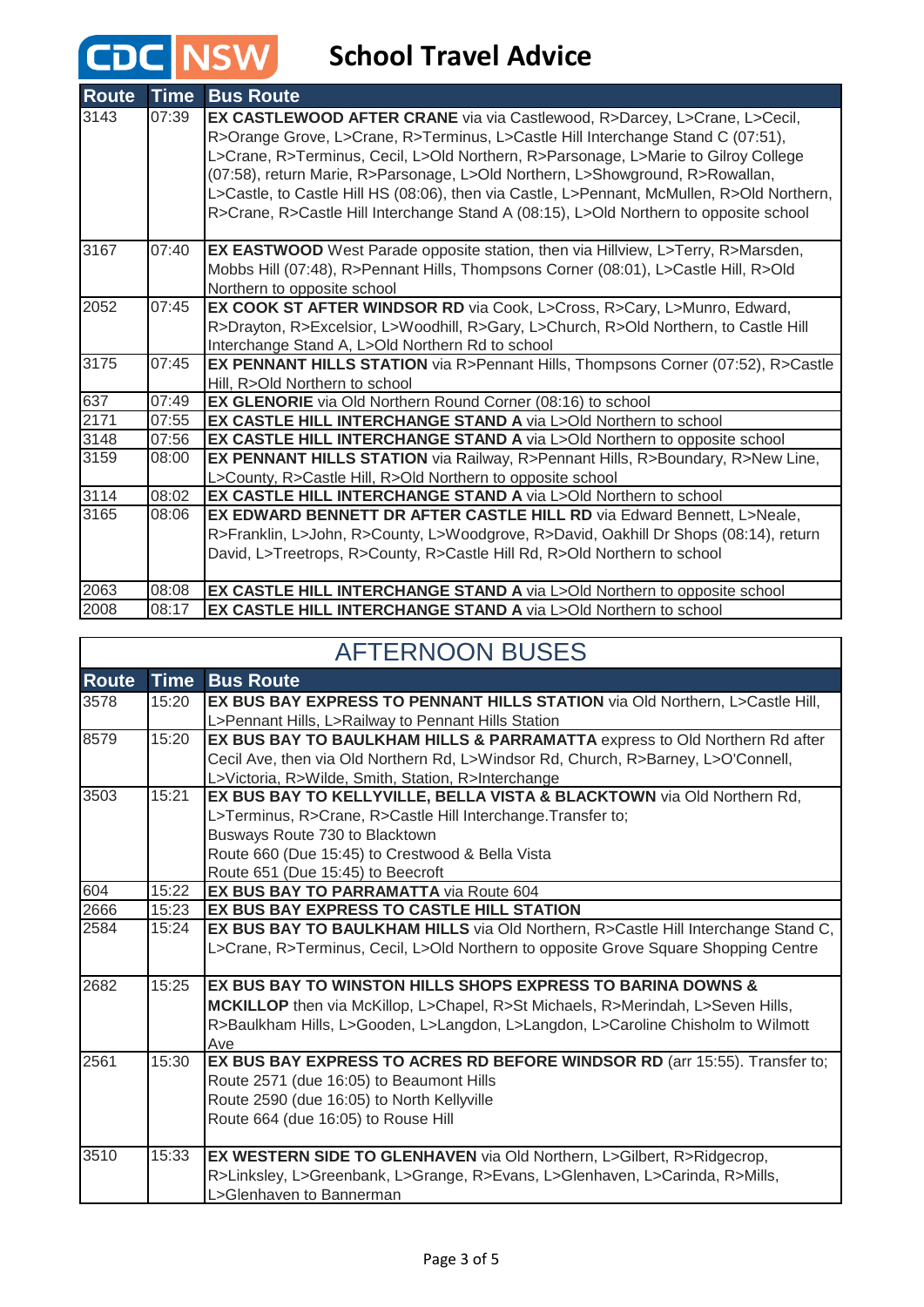## CDC NSW

### **School Travel Advice**

| <b>Route</b> | <b>Time</b> | <b>Bus Route</b>                                                                                                                                    |
|--------------|-------------|-----------------------------------------------------------------------------------------------------------------------------------------------------|
| 3589         | 15:33       | EX WESTERN SIDE TO KENTHURST PS via Old Northern Rd, L>Kenthurst Rd, R>Dural                                                                        |
|              |             | St to Kenthurst PS (15:55).                                                                                                                         |
|              |             | Transfer to Routes 3542, 3585 and 3591 (see below).                                                                                                 |
| 3560         | 15:35       | EX BUS BAY TO PENNANT HILLS STATION via Old Northern, L>Castle Hill, L>Pennant                                                                      |
|              |             | Hills, L>Railway to Pennant Hills Station                                                                                                           |
| 3647         | 15:35       | EX BUS BAY TO ACRES RD KELLYVILLE via Old Castle, R>Tuckwell, L>Gilbert,                                                                            |
|              |             | R>Showground, R>Green, R>Eric Cooper, Kings, L>Wrights, R>Glenrowan, L>President,                                                                   |
|              |             | R>Greenwood, L>Acres Rd                                                                                                                             |
| 3506         | 15:38       | EX WESTERN SIDE TO GLENHAVEN RD VIA KNIGHTSBRIDGE via Old Northern,                                                                                 |
|              |             | L>Gilbert, R>Ridgecrop, R>Linksley, L>Greenbank via Greenbank Loop, L>Grange,<br>R>Evans, L>Glenhaven, L>Carinda, R>Mills, L>Glenhaven to Bannerman |
| 3586         | 15:38       | EX BUS BAY TO CASTLE HILL via L>Old Northern, R>Crane, R>Castle Hill Interchange                                                                    |
|              |             |                                                                                                                                                     |
| 603          | 15:39       | EX WESTERN SIDE TO GLENHAVEN & KELLYVILLE STATION via Old Northern,                                                                                 |
|              |             | L>Gilbert, R>Ridgecrop, R>Linksley, L>Greenbank via Greenbank Loop, L>Grange,                                                                       |
|              |             | R>Evans, L>Glenhaven, L>Carinda, R>Mills, L>Glenhaven, R>Samantha Riley to Kellyville                                                               |
|              |             | Station.                                                                                                                                            |
| 2501         | 15:40       | EX BUS BAY TO KELLYVILLE via Old Northern Rd, R>Old Castle Hill Rd, R>Tuckwell,                                                                     |
|              |             | L>Gilbert, R>Showground, R>Green, R>Rosebery, L>Cattai Creek, L>Craigmore, L>Cattai                                                                 |
|              |             | Creek, Marella, R>James Mileham, L>Samantha Riley, L>Windsor to Poole Rd                                                                            |
|              |             |                                                                                                                                                     |
| 3507         | 15:40       | EX BUS BAY TO CHERRYBROOK via R>Old Northern, R>Hastings, R>New Line,                                                                               |
|              |             | L>Purchase, R>Shepherds, L>Macquarie, L>Francis Greenway, L>Boundary,                                                                               |
| 3541         | 15:40       | R>Cedarwood, L>New Line<br>EX BUS BAY TO CARLINGFORD COURT VIA WEST PENNANT HILLS VALLEY via Old                                                    |
|              |             |                                                                                                                                                     |
|              |             | Northern, L>Castle Hill, R>Highs, Taylor, L>Aiken, R>Oakes, L>Eaton, L>Karloon, Eaton,<br>R>Pennant Hills to Carlingford Court                      |
| 3551         | 15:40       | EX BUS BAY TO CASTLE HILL & CASTLEWOOD via Old Northern, R>Castle Hill                                                                              |
|              |             | Interchange Stand C (15:50), L>Crane, R>Orange, L>Cecil, R>Crane, L>Castlewood,                                                                     |
|              |             | R>Darcey to Jarrah Pl                                                                                                                               |
| 3550         | 15:41       | EX WESTERN SIDE TO ANNNANGROVE, OLD PITT TOWN & TERRY RDS via Old                                                                                   |
|              |             | Northern, Round Corner (15:46), L>Kenthurst, L>Annangrove to Marian College (15:56).                                                                |
|              |             | Transfer to Route 3594 (due 16:00) (see below).                                                                                                     |
|              |             | Continues via Annangrove, R>Edwards, L>Nelson, R>Hynds R>Nelson & Edwards Bus Bay                                                                   |
|              |             | (16:20).                                                                                                                                            |
|              |             | Transfer to Route 3514 (due 16:20, see below).                                                                                                      |
|              |             | Continues via L>Nelson, R>Nelson, R>Blind to Burrawang.                                                                                             |
| 637          | 15:41       | EX WESTERN SIDE TO GLENORIE via Old Northern, Round Corner (15:50), Glenorie                                                                        |
|              |             | Shops (16:19)                                                                                                                                       |
| 2502         | 15:42       | EX BUS BAY TO KNIGHTSBRIDGE via Old Castle Hill Rd, R>Tuckwell, R>Gilbert,                                                                          |
|              |             | L>Ridgecrop Dr to end of loop                                                                                                                       |
| 3566         | 15:42       | EX WESTERN SIDE TO BERRILEE VIA GALSTON via Old Northern, Round Corner                                                                              |
|              |             | (15:50), Dural PS (16:00), R>Galston, Galston Shops (16:09), L>Arcadia, Bay to Chilcott Rd                                                          |
|              |             |                                                                                                                                                     |
| 3625         | 15:43       | EX BUS BAY TO BEECROFT VIA WEST PENNANT HILLS VALLEY & ORATAVA AVE                                                                                  |
|              |             | via Old Northern, L>Castle Hill, R>Highs, R>Highs to Blacks Rd Turnaround, returns via                                                              |
|              |             | Blacks, Highs, then R>Taylor, L>Aiken, L>Oratava, R>Dehlsen, L>Salina, L>Aiken,                                                                     |
|              |             | L>Pennant Hills, R>Cardinal, L>Hannah, R>Wongala to Beecroft Station                                                                                |
| 8528         | 15:44       | EX BUS BAY TO SEVEN HILLS STATION EXPRESS TO MERINDAH RD then via                                                                                   |
|              |             | Merindah, R>Seven Hills Rd, R>Solander, L>Botany, L>Johnson, R>Seven Hills Rd to                                                                    |
|              |             | Seven Hills Station                                                                                                                                 |
| 651          | 15:45       | EX CASTLE HILL INTERCHANGE STAND A via L>Old Northern, R>Castle Hill, R>Highs,                                                                      |
|              |             | Taylor, L>Aiken, R>Pennant Hills, L>Copeland, L>Cardinal, R>Hannah, R>Wongala to                                                                    |
|              |             | Beecroft Station.                                                                                                                                   |